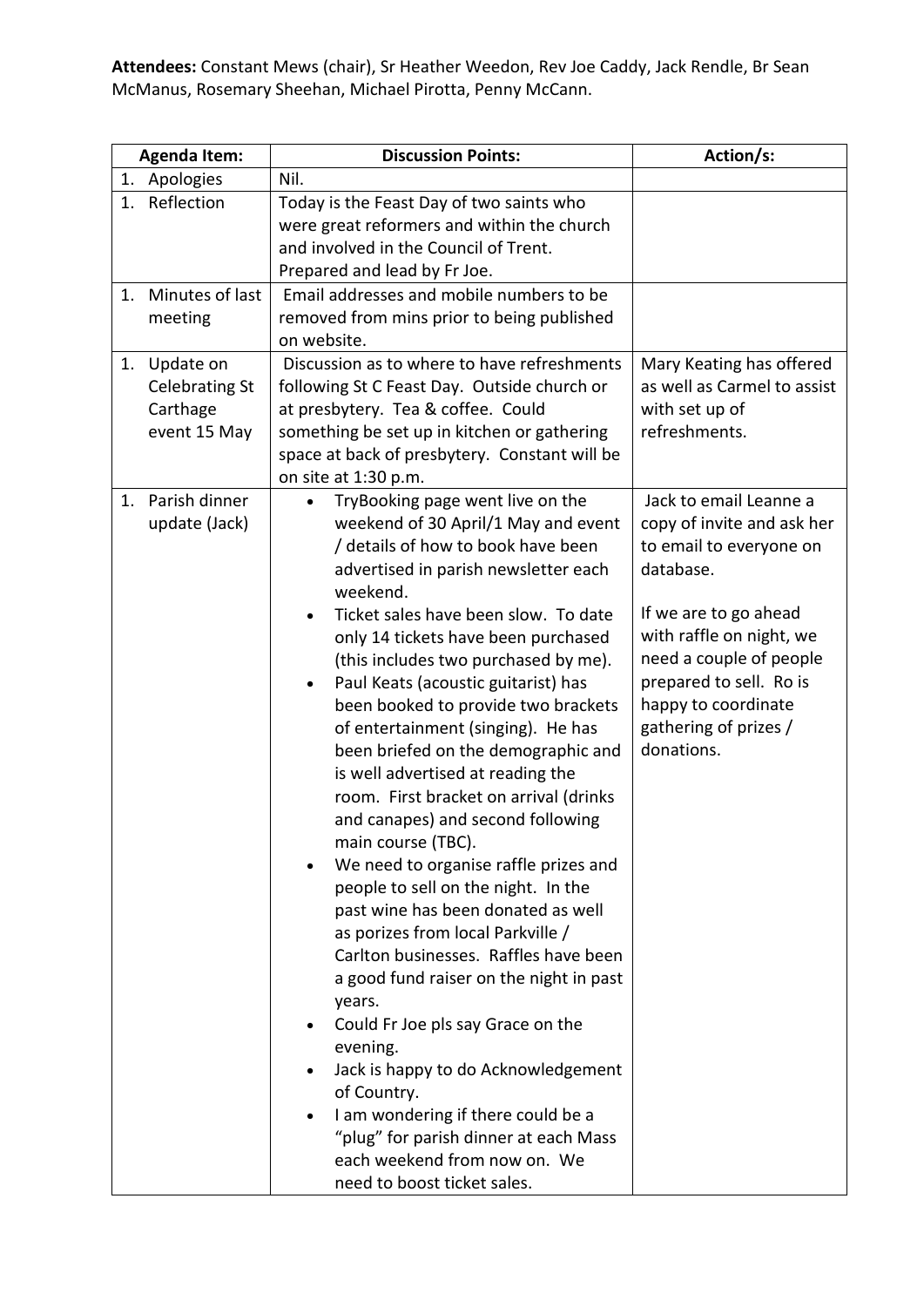| 1. | Membership     | To regularise our system, 6 positions. 3 are      |                              |
|----|----------------|---------------------------------------------------|------------------------------|
|    | of Pastoral    | long term (Heather, Jack & Ro) and 3 are          |                              |
|    | Council        | newer members (Constant, Sean &                   |                              |
|    |                | Penny). To date we have not had any               |                              |
|    |                | expressions of interest. In this case we have     |                              |
|    |                | the ability to co-opt someone. Claire Renkin      |                              |
|    |                | has spoken to Constant about possible             |                              |
|    |                | membership. She could be approached. She          |                              |
|    |                | is available to attend meetings on                |                              |
|    |                | Tuesdays. Meetings would need to be either        |                              |
|    |                | first or third Tues of month or bimonthly.        |                              |
| 1. | Safety Officer | Fr Joe has provided a detailed report on up       | Parish secretary to hold     |
|    |                | date of safety matters. Joe spoke to              | record or data base of       |
|    |                | report. Over last few years we have lagged        | WWCC, police checks and      |
|    |                | in compliance of child safety                     | VIT registration. This is in |
|    |                | issues. Catherine Graham has worked for Joe       | keeping with CAM policy.     |
|    |                | at Hoppers Crossing. She has done an onsite       |                              |
|    |                | assessment as Parkville. As there is no           | Members of FC also           |
|    |                | school, this reduces the child safety             | require police checks.       |
|    |                | issues. She has updated the                       |                              |
|    |                | documentation. It is up to PC to endorse and      | PC has adopted               |
|    |                | adopt. Joe suggests that what she has             | recommendations from         |
|    |                | proposed is quite helpful and                     | Catherine Graham. The        |
|    |                | acceptable. Each member of PC is requested        | PC has resolved to take      |
|    |                | to sign a Code of Conduct. Members of the         | responsibility for           |
|    |                | PC are asked to work collaboratively with PP      | safeguarding the parish.     |
|    |                | to ensure children and any vulnerable people      |                              |
|    |                | are safeguarded. Code of Conduct to be            | Hard copies of Code of       |
|    |                | signed by each member of PC.                      | Conduct distributed to PC    |
|    |                |                                                   | members.                     |
| 1. | Report from    | Other than the issue of planned giving, the       | Bernard to follow up and     |
|    | Finance        | first quarter has been uneventful. 70K down       | look at how to               |
|    | Council        | on planned giving. System of the previous         | reinvigorate the system.     |
|    | (Michael)      | administrator put in an arbitrary date for        |                              |
|    |                | expiry. Credit cards are dropping out for no      |                              |
|    |                | apparent reason. We need to look at               |                              |
|    |                | contacting individual donors or alternative       |                              |
|    |                | strategies to re-engage planned                   |                              |
|    |                | giving. Michael is looking into having a "tap"    |                              |
|    |                | machine at the back of church where people        |                              |
|    |                | could make a donation using a credit / debit      |                              |
|    |                | card.                                             |                              |
|    | 1. AOB         | COVID Safety matters. COVID is still<br>$\bullet$ |                              |
|    |                | an issue with growing numbers in                  |                              |
|    |                | Victoria. Masks to be made available              |                              |
|    |                | at back of church. Is ventilation in              |                              |
|    |                | church sufficient?                                |                              |
|    |                | Liturgy. Morag Fraser is taking                   |                              |
|    |                | responsibility for liturgy at 10:00 a.m.          |                              |